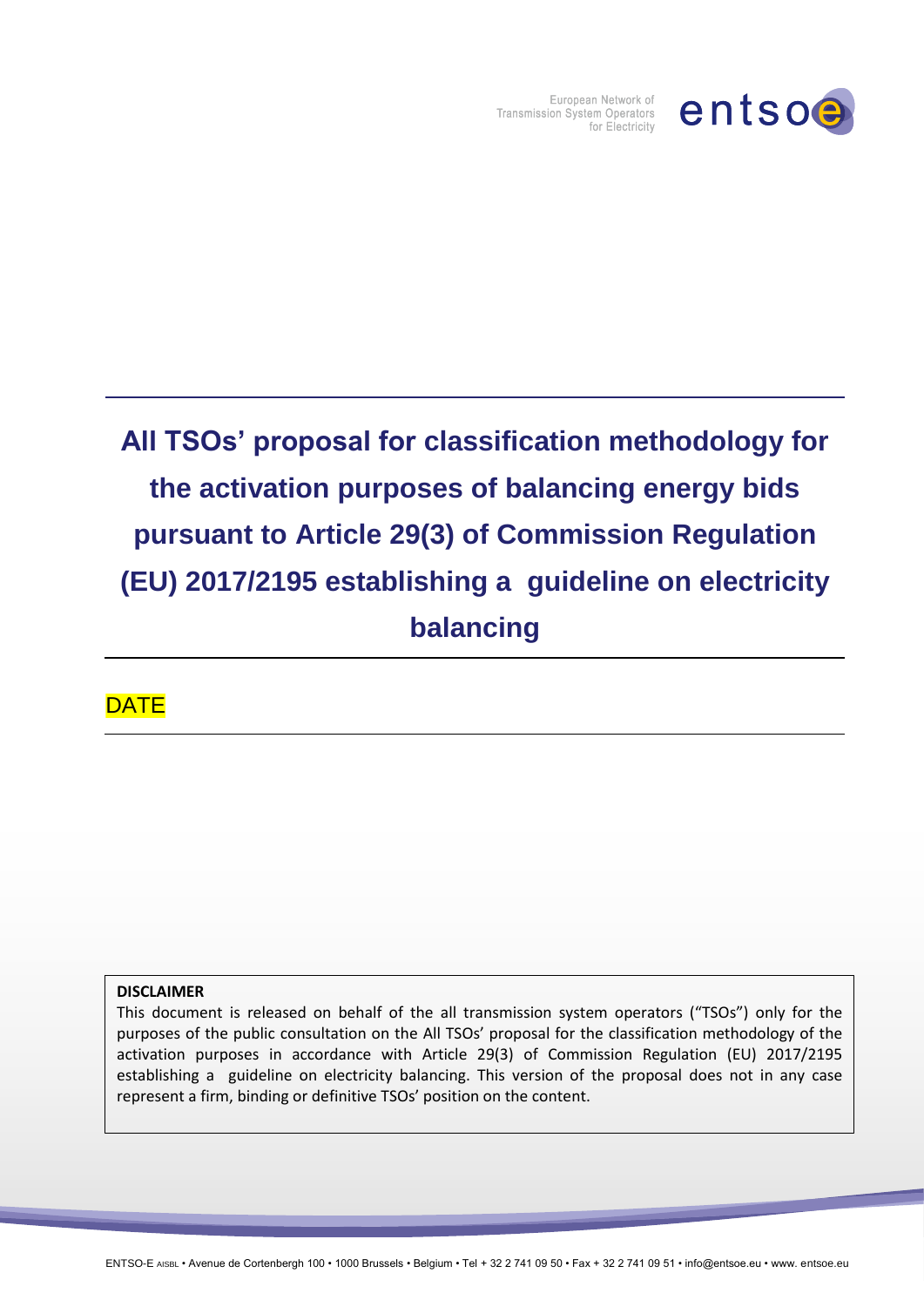

All TSOs, taking into account the following:

#### **Whereas**

- (1) This document is a common proposal developed by all Transmission System Operators (hereafter referred to as "**TSOs**") regarding the classification methodology for activation purposes of balancing energy bids. The activation purposes proposal is hereafter referred to as the "**APP**").
- (2) APP takes into account the general principles and goals set in Regulation (EC) 2017/2195 establishing a guideline on electricity balancing (hereafter referred to as the "**EBGL**"), Regulation (EC) 2017/1485 establishing a guideline on electricity transmission system operation (hereafter referred to as the "**SOGL**") as well as Regulation (EC) No 714/2009 of the European Parliament and of the Council of 13 July 2009 on conditions for access to the network for cross-border exchanges in electricity (hereafter referred to as "**Electricity Regulation**").
- (3) The goal of EBGL is the integration of balancing markets. To facilitate this goal, it is necessary to develop implementation frameworks for European platforms for balancing energy exchange from frequency restoration reserves with manual and automatic activation, replacement reserves and imbalance netting process. Article 29 of EBGL formulates the requirements regarding the activation of balancing energy bids from the common merit order list of these platforms.
- (4) Article 29(3) of EBGL constitutes the legal basis for this proposal:

*"3. By one year after the entry into force of this Regulation, all TSOs shall develop a proposal for a methodology for classifying the activation purposes of balancing energy bids. This methodology shall:*

- *(a) describe all possible purposes for the activation of balancing energy bids;*
- *(b) define classification criteria for each possible activation purpose."*

The requirement of this paragraph is fulfilled by the date of submission of APP to all NRAs.

- (5) Article 3 of APP defines activation purposes and provides the classification criteria for each possible activation purpose. Article 4 defines which standard balancing energy product may be activated for which purpose.
- (6) The APP fulfils the objectives stated in Article 3 of EBGL as follows:
	- (a) The APP fulifls the requirements of Article 29(3) of EB GL.
	- (b) As the foundation of the APP is the establishment of the European platforms for the exchange of balancing energy from RR, mFRR and aFRR its contribution to the efficiency, competition and integration of balancing markets must be considered in context of these platforms. The specific contribution of the APP is a harmomized definition of the activation purposes and the respective classification criteria.
	- (c) The APP sets non-discriminatory rules and principles as it applies the same rules for all TSOs and BSPs.
	- (d) The APP contributes to operational security and considers the agreed European standards and technical specification by fulfilling the SO GL and its supporting document.

#### **SUBMIT THE FOLLOWING APP TO ALL REGULATORY AUTHORITIES:**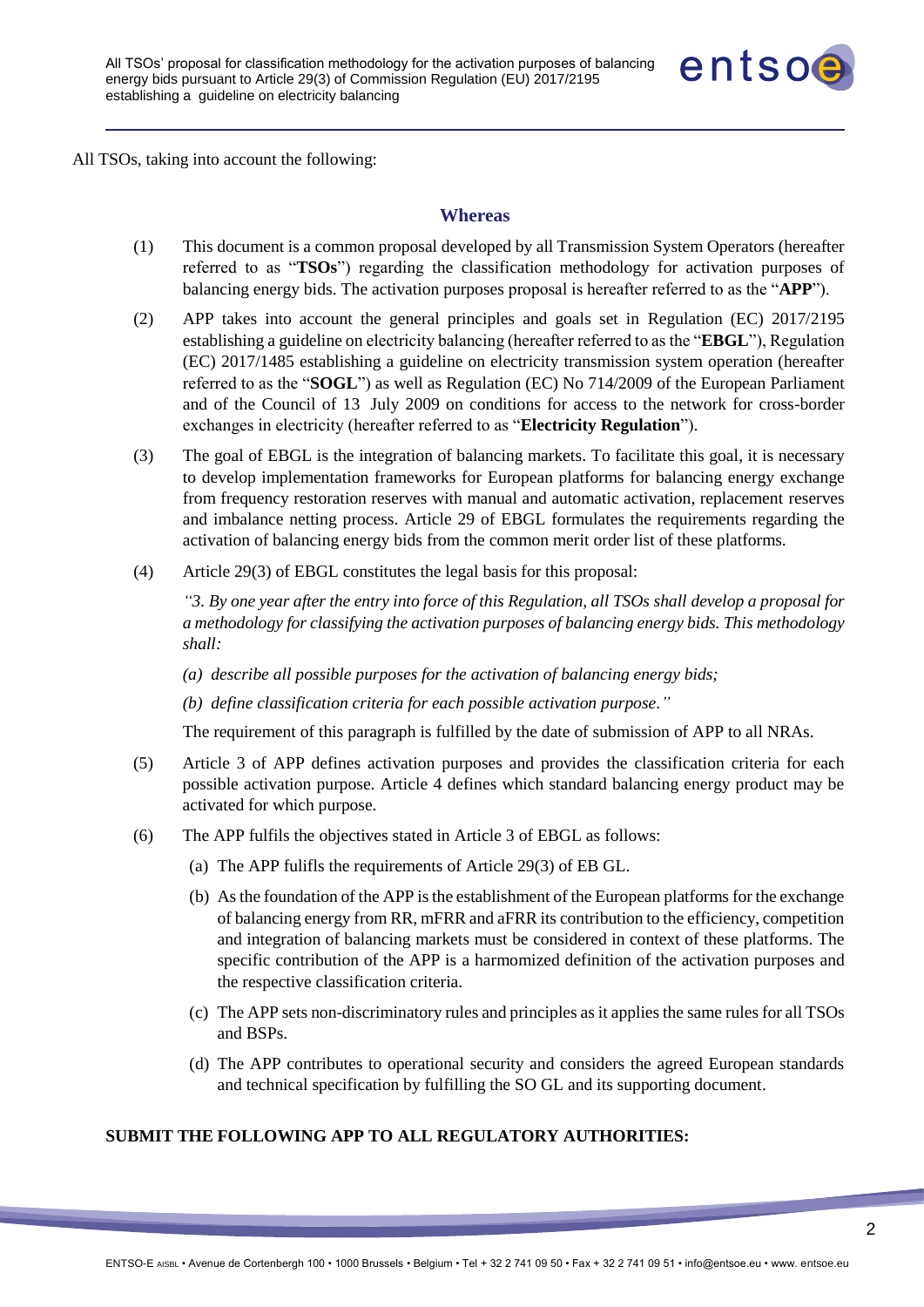

## **Article 1 Subject matter and scope**

- (1) The APP is the common proposal of all TSOs in accordance with Article 29(3) of EBGL. This proposal defines the methodology for classifying the activation purposes solely for standard frequency restoration reserves with automatic activation (hereafter referred to as "aFRR"), frequency restoration reserves with manual activation (hereafter referred to as "mFRR") and Replacement Reserves (hereafter referred to as "RR") balancing energy product bids.
- (2) Where the APP defines different requirements for activation of standard RR, mFRR and aFRR balancing energy product bids, only the TSOs obliged to implement the European platforms for the exchange of balancing energy in accordance with Articles 19, 20 and 21 of the EBGL are required to comply with these requirements.

## **Article 2 Definitions and interpretation**

- (1) For the purposes of APP, the terms used shall have the meaning given to them in Article 2 of Electricity Regulation, Article 3 of SOGL and Article 2 of EBGL.
- (2) In addition, in the APP the following terms shall apply:
	- (a) 'standard aFRR balancing energy product' means the standard product for balancing energy from frequency restoration reserves with automatic activation;
	- (b) 'standard mFRR balancing energy product' means the standard product for balancing energy from frequency restoration reserves with manual activation;
	- (c) 'standard RR balancing energy product' means the standard product for balancing energy from replacement reserves;
	- (d) 'standard aFRR balancing energy product bid' means the balancing energy bid for a standard aFRR balancing energy product;
	- (e) 'standard mFRR balancing energy product bid' means the balancing energy bid for a standard mFRR balancing energy product;
	- (f) 'standard RR balancing energy product bid' means the balancing energy bid for a standard RR balancing energy product;
- (3) In the APP, unless the context requires otherwise:
	- (a) the singular indicates the plural and vice versa;
	- (b) headings are inserted for convenience only and do not affect the interpretation of the APP; and
	- (c) any reference to legislation, regulations, directives, orders, instruments, codes or any other enactment shall include any modification, extension or re-enactment of it when in force.

#### **Article 3**

#### **Activation Purposes and Classification Criteria**

- (1) The TSO activating the bid from the common merit order list shall use the following activation purposes:
	- (a) balancing;
	- (b) system constraints.